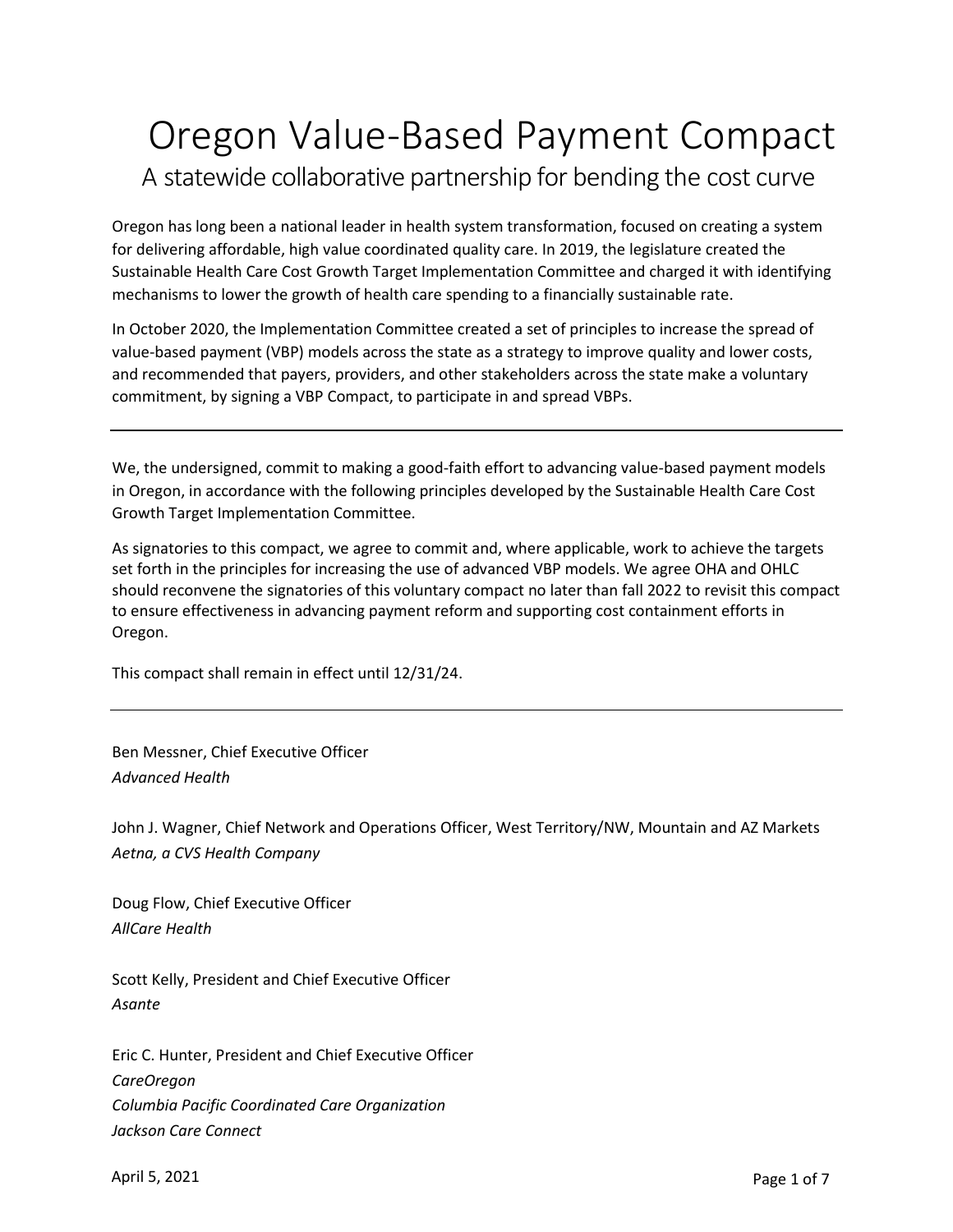Sean Jessup, Chief Executive Officer *Eastern Oregon Coordinated Care Organization*

Christopher Hummer, Chief Executive Officer and Plan President *Health Net of Oregon Trillium Community Health Plan*

James Schroeder, Chief Executive Officer *Health Share of Oregon*

Jeff Collins, Regional President *Kaiser Permanente Northwest*

Kathryn Correia, President and Chief Executive Officer *Legacy Health System*

William Johnson, President *Moda Health*

Becky Hultberg, President and Chief Executive Officer *Oregon Association of Hospitals and Health Systems*

Andrew R. Stolfi, Director and Insurance Commissioner *Oregon Department of Consumer and Business Services*

Geoff Brown, Chair *Oregon Educators Benefit Board* 

John G. Hunter, Chief Executive Officer *OHSU Health*

Patrick M. Allen, Director *Oregon Health Authority*

Bryan Boehringer, Chief Executive Officer and Executive Vice President *Oregon Medical Association*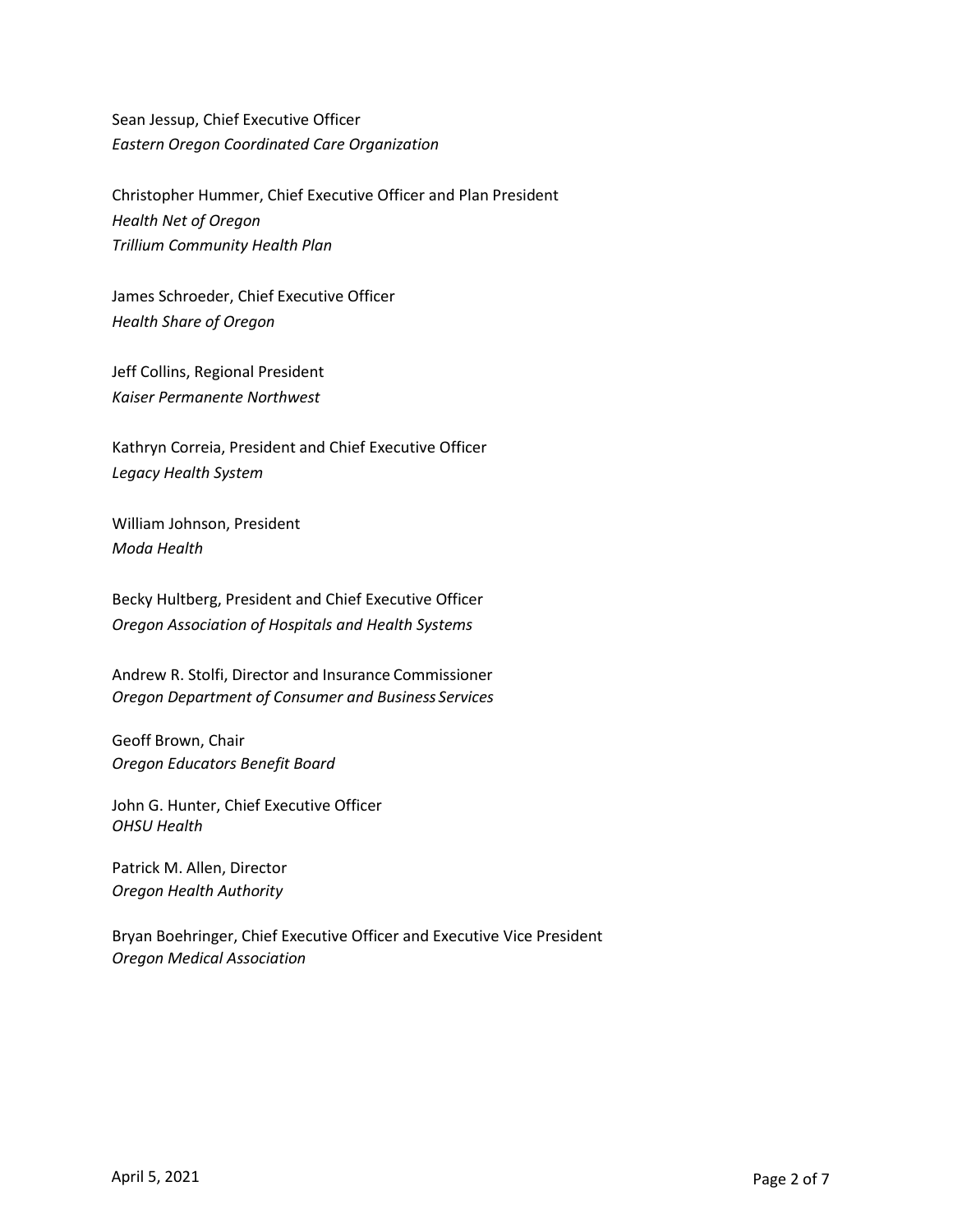Kenneth P. Provencher, President and Chief Executive Officer *PacificSource PacificSource Health Plans PacificSource Community Health Plans PacificSource Community Solutions on behalf of PacificSource Community Solutions – Central Oregon PacificSource Community Solutions – Columbia River Gorge PacificSource Community Solutions – Lane PacificSource Community Solutions – Marion Polk*

Amy Mulcaster, Chair *Portland Coordinated Care Association The Portland Clinic Northwest Primary Care Compass Oncology*

Lisa Vance, Chief Executive, Oregon Region *Providence Health and Services*

Robert Gluckman, Chief Medical Officer *Providence Health Plan*

Kimberly Hendricks, Chair *Public Employees' Benefit Board*

Angela Dowling, President and Chief Revenue Officer *Regence BlueCross BlueShield of Oregon*

Cheryl Nester Wolfe, President and Chief Executive Officer *Salem Health Hospitals & Clinics*

Doug Boysen, Chair, Board of Directors *Samaritan Health Plans Samaritan Health Services Intercommunity Health Network Coordinated Care Organization*

Richard L. Jamison, President *The Oregon Clinic*

Lori James-Nielsen, President and Chief Executive Officer *Tuality Healthcare*

Brent Eichman, Chief Executive Officer *Umpqua Health*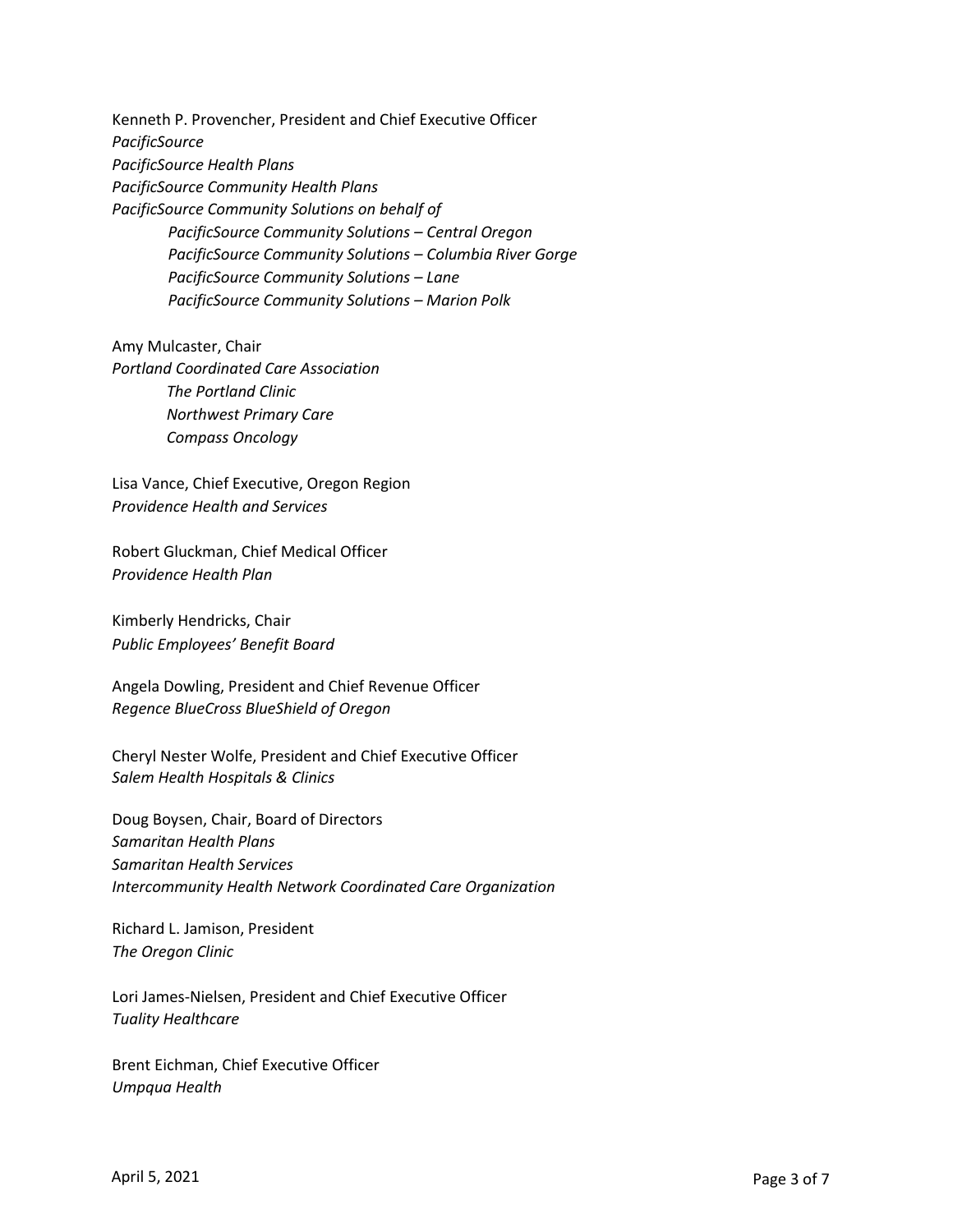Seamus McCarthy, President and Chief Executive Officer *Yamhill Community Care*

## **Principles**

For the purposes of this document, "innovative payment models" are referred to as "advanced valuebased payment models" and are defined to include HCP-LAN Categories 3A and higher.<sup>1</sup> This encompasses payment models with upside risk only, combined upside and downside risk, as well as prospective payment models. Prospective payment models include capitation, global budgets, prospective episode-based payment, and budget-based models with prospective payment and retrospective reconciliation.

These principles build on value-based payment (VBP) efforts for Coordinated Care Organizations and the Primary Care Payment Reform Collaborative.<sup>2</sup> Their intent is to align efforts across public and private initiatives and markets to the extent possible, including the self-insured market, bringing an aggressive focus on advanced value-based payment arrangements across the state.

- 1. All members of the Sustainable Health Care Cost Growth Target Implementation Committee, plus representatives of other larger insurer, purchaser and provider organizations in the state, should develop a voluntary compact to increase the use of advanced value-based payment models to Oregon's providers that commit the signatories to these principles and to concrete action steps to achieve these principles.
- 2. The fee-for-service payment system has fundamental flaws and has not led to sustainable costs or promotion of improved quality, outcomes, or health equity in the health system.
- 3. Providers, particularly those paid on a fee-for-service basis, face unique challenges due to the ongoing COVID-19 pandemic. Increasing the use of advanced value-based payment models will help stabilize Oregon's health system.
- 4. Advanced value-based payment models are a critical strategy to contain costs to meet the established health care cost growth target. The appropriate advanced value-based payment models may look different across the state, but implementation should be guided by these principles.
- 5. Prospective budget-based and quality-linked payment, where a provider is paid up front for a population of patients and a predefined set of services, should be the primary payment model utilized wherever feasible for the following reasons:

<sup>&</sup>lt;sup>1</sup> For an explanation of the Health Care Payment Learning and Action Network's Alternative Payment Models (HCPLAN) framework, including a description of its defined payment models, see [https://hcp-lan.org/apm-refresh-](https://hcp-lan.org/apm-refresh-white-paper/) [white](https://hcp-lan.org/apm-refresh-white-paper/)[paper/.](https://hcp-lan.org/apm-refresh-white-paper/)

<sup>&</sup>lt;sup>2</sup> While these principles are conceptually and directionally aligned with the CCO 2.0 VBP Roadmap and with recommendations from the Primary Care Payment Reform Collaborative, they do push Oregon payers and providers to adopt advanced VBP models more quickly. A CCO who signs the voluntary compact and works to meet the targets outlined in these principles will not be in conflict with their contractual requirements.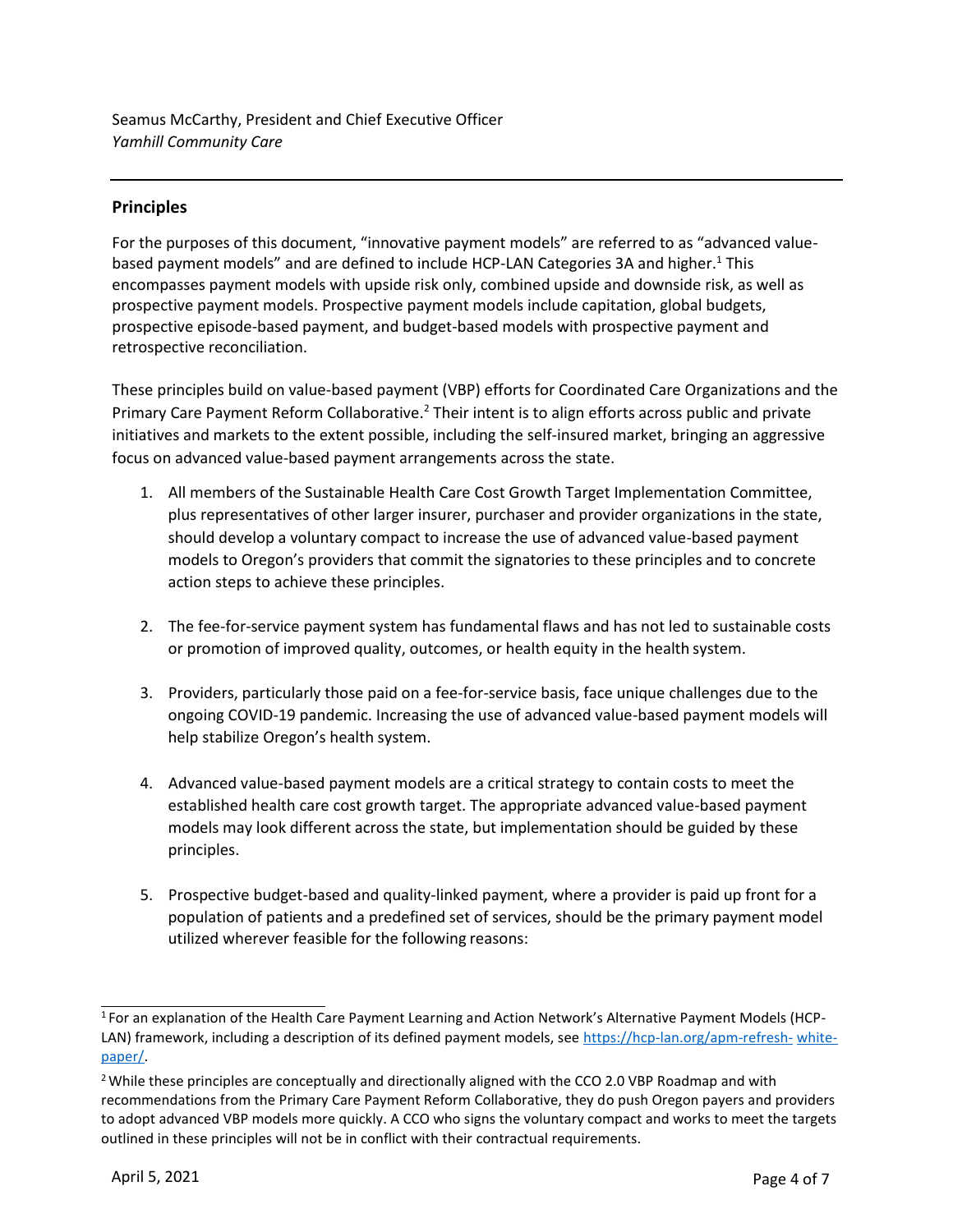- a. It provides critical financial stability to providers, particularly for small, independent, and rural providers, through a consistent source of revenue, which is an important part of alleviating the most damaging economic consequences of the pandemic.
- b. It is supportive of the Cost Growth Target because it defines a budget for the care of a population of patients.
- c. It gives providers the flexibility to address the most critical health needs of their patients, including non-medical social supports that might improve health and save costs, rather than having to rely on reimbursable treatments.
- d. It allows for investment in a population of patients, and for flexibility in the type of provider delivering care and the type of care provided, which supports moreholistic patient-centered care.
- 6. Prospective budget-based and quality-linked payments are not feasible today for all Oregon providers due to lack of experience with advanced value-based payment and/or small provider size. Therefore, where they are not feasible to implement for a given line of business or provider, advanced payments models that include both shared savings and downside risk should be utilized, consistent with the intent of moving towards prospective payment models. Where value-based payment models categorized as 3B and higher are not feasible, payers and providers should implement value-based payment models categorized as 3A.
- 7. Payers should have the following percentage of all their payments under **advanced value-based payment models** (3A and higher) in the following time periods:
	- a.  $35\%$  by 2021<sup>3</sup>
	- b. 50% by 2022
	- c. 60% by 2023
	- d. 70% by 2024
- 8. Payers should have the following percentage of their payments to primary care practices and general acute care hospitals<sup>4</sup> made under advanced value-based payment models, (3B and higher) in the following time periods:
	- a. 25% by 2022
	- b. 50% by 2023
	- c. 70% by 2024
- 9. Health plan enrollees should be encouraged or required to select a primary care provider, whether or not required by benefit design, to support advanced payment modeleffectiveness.

<sup>&</sup>lt;sup>3</sup> While contracts for 2021 may have been signed, nothing precludes a payer from offering to renegotiate contracts to offer advanced value-based payment models.

<sup>&</sup>lt;sup>4</sup> Non-federal, non-specialty hospitals open to the general public providing broad acute care.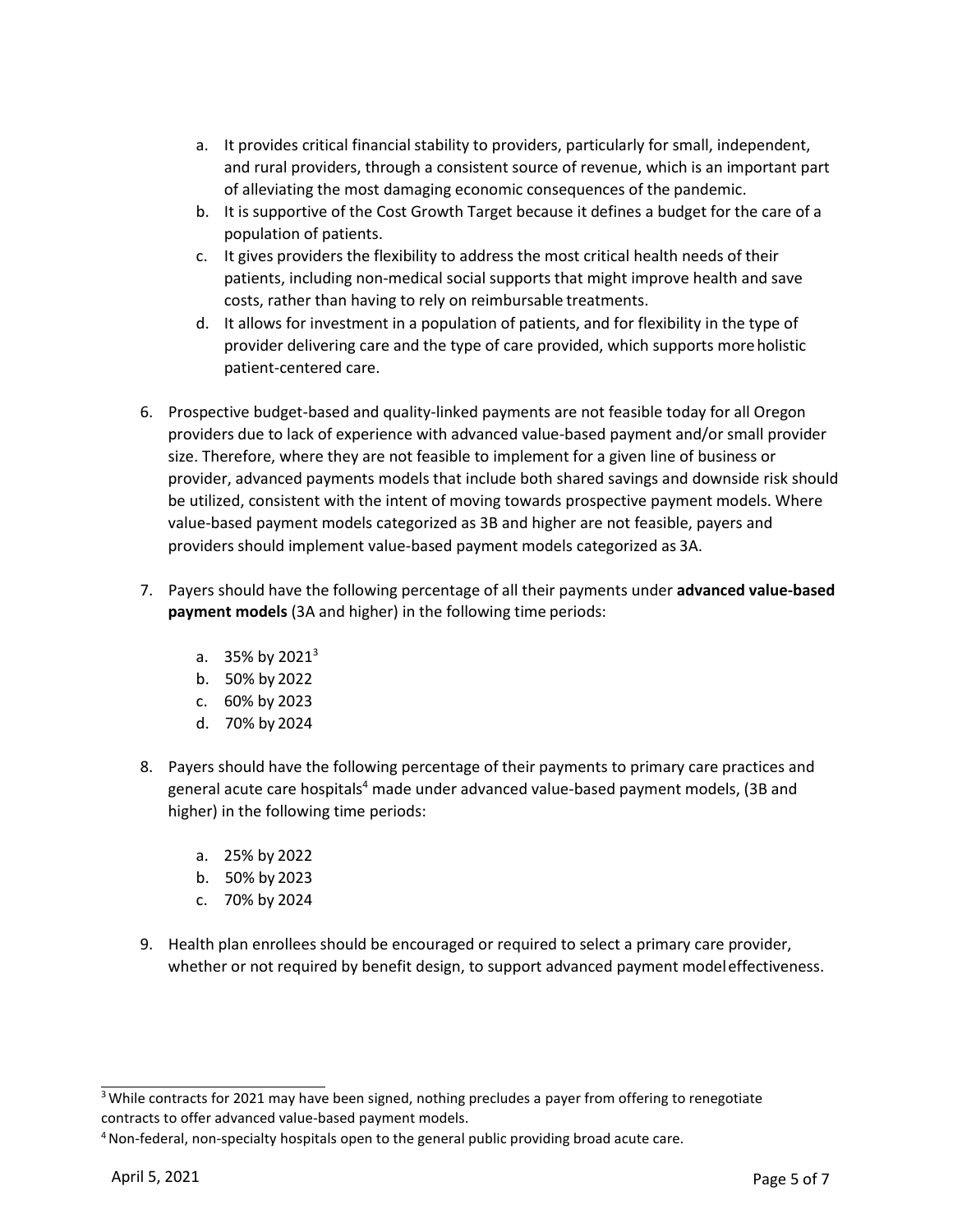- 10. Small and safety net providers should be offered technical assistance by payers and/or by OHA's Transformation Center to set them up for success under advanced value-based payment models. Those with limited experience in value-based payment, such as behavioral health providers, should also be considered for technical assistance.
- 11. The structure of advanced value-based payment models should be aligned across payers to allow providers to have a sufficient volume of similar value-based arrangements to make meaningful change in their clinical practice and reduce administrative burden. Structural alignment should include but not be limited to the use of common performance measures.
- 12. Advanced value-based payment models should be designed with consideration of how to reduce excess capacity in the system, while recognizing reasonable health system overhead required to maintain flexible stand-by capacity. Implementation of value-based payment models should not be used to reduce wages of low-income healthcare workers.
- 13. Advanced value-based payment models should be designed and implemented with consideration for unintended consequences, including potential adverse impacts on health care quality.
- 14. Advanced value-based payments models should be designed to promote health equity, as well as to mitigate adverse impacts on populations experiencing health inequities by:
	- a. employing payment model design features and measures to protect against stinting,
	- b. ensuring prospective payments are sufficient to cover the cost of infrastructure changes to support health equity (e.g. traditional health workers, changes to IT systems to track equity),
	- c. providing additional supports (e.g. technical assistance, infrastructure payments) for providers serving populations experiencing health inequities,
	- d. ensuring new upside or downside risks will not exacerbate existing inequities, and
	- e. ensuring providers serving populations experiencing health inequities who are at greater risk of closure due to COVID-19 remain open.

Future efforts may also include adjusting payments based on social risk factors.

- 15. Implementation of advanced payment models should be accompanied by public transparency of price information, implemented through the Sustainable Health Care Cost Growth Target Data Use Strategy.
- 16. These principles represent the shared vision of the Implementation Committee as of October 2020. The passage of time and additional experience with advanced value-based payment implementation could inform future modifications to the targets herein. OHA should convene signers of the voluntary compact no later than fall 2022 to revisit these principles and the compact to ensure effectiveness in advancing payment reform and supporting reduced cost growth in Oregon.